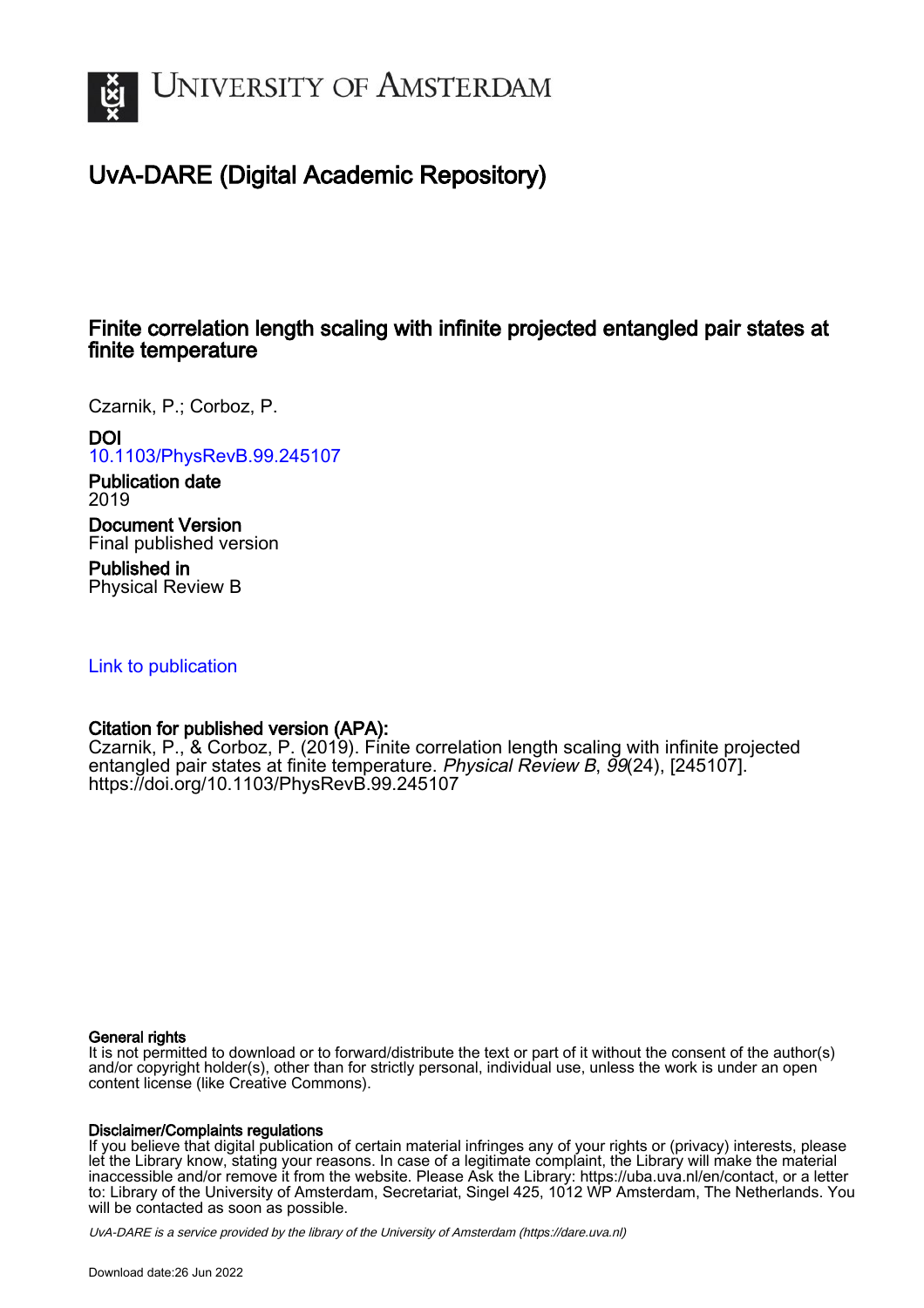## **Finite correlation length scaling with infinite projected entangled pair states at finite temperature**

Piotr Czarnik<sup>1</sup> and Philippe Corboz<sup>2</sup>

<sup>1</sup>*Institute of Nuclear Physics, Polish Academy of Sciences, Radzikowskiego 152, PL-31342 Kraków, Poland*

<sup>2</sup>*Institute for Theoretical Physics and Delta Institute for Theoretical Physics, University of Amsterdam, Science Park 904, 1098 XH*

*Amsterdam, The Netherlands*

 $\bigcirc$ (Received 11 April 2019; revised manuscript received 24 May 2019; published 6 June 2019)

We study second-order finite-temperature phase transitions of the two-dimensional quantum Ising and interacting honeycomb fermion models using infinite projected entangled pair states (iPEPS). We obtain an iPEPS thermal state representation by variational tensor network renormalization. We find that at the critical temperature  $T_c$  the iPEPS correlation length is finite for the computationally accessible values of the iPEPS bond dimension *D*. Motivated by this observation, we investigate the application of finite correlation length scaling (FCLS), which has been previously used for iPEPS simulations of quantum critical points at  $T = 0$ , to obtain precise values of  $T_c$  and the universal critical exponents. We find that in the vicinity of  $T_c$  the behavior of observables follows well the one predicted by FCLS. Using FCLS we obtain *Tc* and the critical exponents in agreement with quantum Monte Carlo results except for couplings close to the quantum critical points where larger bond dimensions are required.

DOI: [10.1103/PhysRevB.99.245107](https://doi.org/10.1103/PhysRevB.99.245107)

## **I. INTRODUCTION**

Tensor networks  $\left[1-5\right]$  are representations of weakly entangled states obeying an area law of entanglement [\[6–8\]](#page-10-0). They are a basis for variational numerical methods for strongly correlated quantum many-body systems, enabling simulations of fermionic, bosonic, and spin models with the same leading computational complexity [\[9–14\]](#page-10-0). The powerful density matrix renormalization group (DMRG) [\[15,16\]](#page-10-0) approximates a state of a system by a one-dimensional (1D) tensor network called matrix product state (MPS)  $[17–19]$ . Two-dimensional (2D) projected entangled pair states (PEPS) [\[20\]](#page-10-0), called also tensor product states  $[21,22]$ , were initially applied as a variational *Ansatz* for 2D ground states [\[12,14,23–25\]](#page-10-0) bringing new insights into paradigmatic models of strongly correlated systems (see, e.g.,  $[26-32]$  $[26-32]$ ). Recent years brought new applications of PEPS [\[33–37\]](#page-11-0) and further progress in the fields of numerical optimization  $[38-41]$  and contraction  $[42,43]$  of PEPS.

Thermal states of 2D local Hamiltonians obey an area law for mutual information, which is reproduced by projected entangled pair operators (iPEPO) representing thermal states and infinite projected entangled pair states (iPEPS) representing purifications of thermal states [\[44\]](#page-11-0), giving motivation to use iPEPS for thermal state simulations [\[45,46\]](#page-11-0). Recently, new methods for simulation of thermal states, based on iPEPS and iPEPO, were proposed [\[36,47–50\]](#page-11-0). Recent years brought also developments in the field of the closely related direct contraction methods for three-dimensional (3D) tensor networks representing partition functions of 2D quantum models [\[51–55\]](#page-11-0) and MPS/MPO based simulations of thermal states of finite-width cylinders [\[56,57\]](#page-11-0). Some of those methods were already applied to challenging problems [\[58–62\]](#page-11-0).

Among demanding problems in the field of 2D strongly correlated systems are finite-temperature critical phenomena and in particular finite-temperature second-order phase transitions. Some of the methods mentioned above were already applied to investigate 2D critical phenomena based on the assumption that large enough *D* can be obtained to provide results which are converged in *D* [\[36,58,59,61\]](#page-11-0), however, for more challenging cases reaching convergence in *D* will in general be difficult.

Here, we demonstrate that even in the case when convergence in *D* cannot be obtained, it is possible to take finite-*D* effects systematically into account using a finite correlation length scaling (FCLS) [\[63–66\]](#page-11-0). Furthermore, we show that FCLS can be used to obtain critical data for a finitetemperature phase transition, i.e., the critical temperature  $T_c$ and the universal critical exponents.

FCLS, originally called finite entanglement scaling (FES), was first proposed to investigate 1D quantum critical points by infinite MPS (iMPS) [\[63,64,67\]](#page-11-0). These critical points violate the area law of entanglement  $[68]$  and as such cannot be represented by finite-*D* iMPS, which have a finite correlation length  $\xi_D$ . It was shown that in the case of the optimal iMPS finite-*D* ground-state approximation, the finite *D* modifies observables of the critical state as if the system was finite with the size proportional to  $\xi_D$  [\[63,64\]](#page-11-0). It was also shown that the scaling of the observables with increasing  $\xi_D$  can be used to determine the critical exponents and the precise location of the critical point similarly as in standard finite-size scaling for quantum Monte Carlo (QMC) simulations [\[63,64,67\]](#page-11-0).

A similar idea was applied earlier in corner transfer matrix renormalization group (CTMRG) simulations of 2D critical thermal states of classical models. CTMRG approximately contracts a 2D tensor network representing a partition function of a 2D classical system. The approximation introduces an effective correlation length controlled by a refinement parameter χ of the method [\[69\]](#page-11-0). A scaling *Ansatz* assuming that this correlation length is proportional to the effective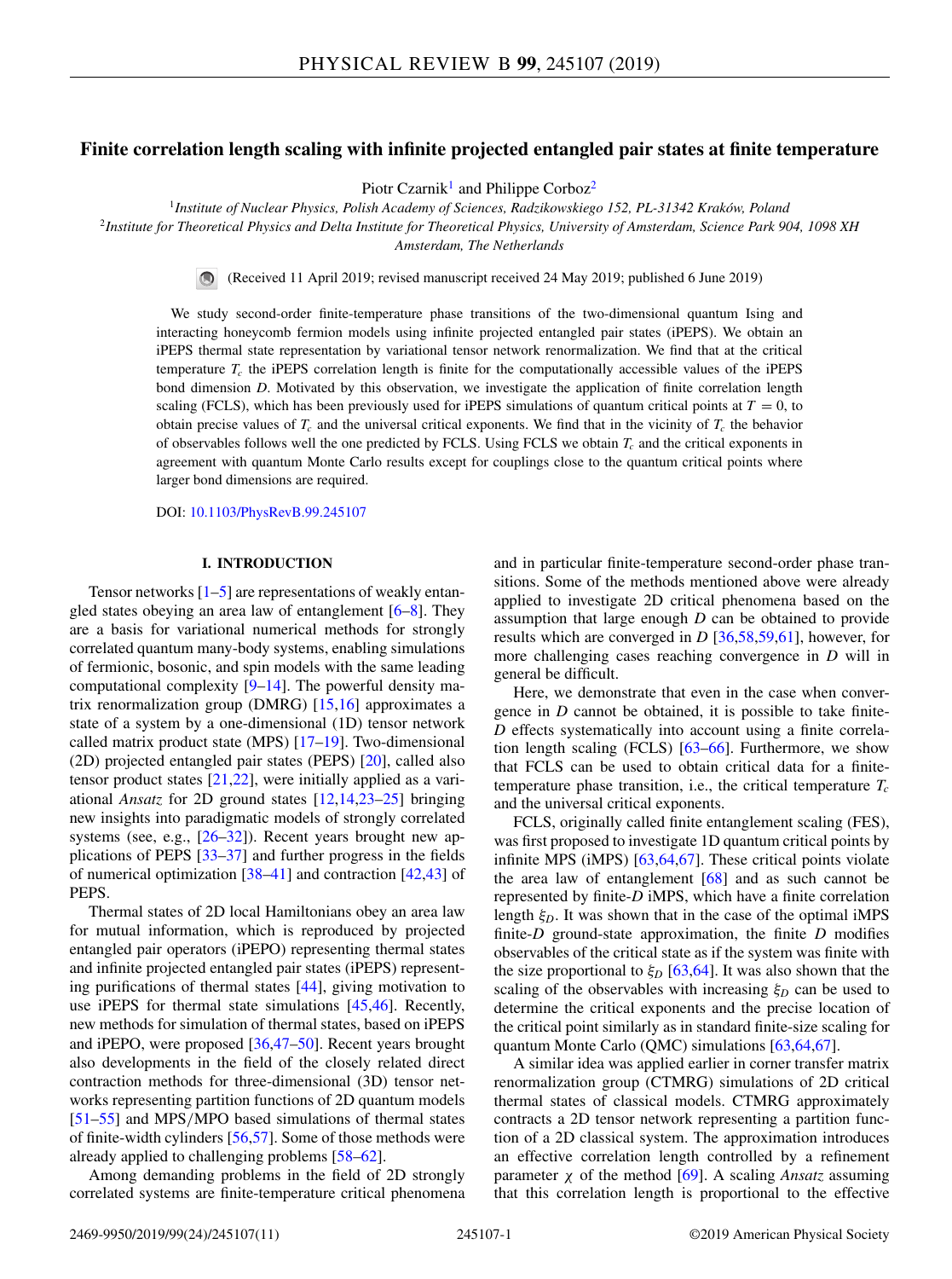<span id="page-2-0"></span>system size was introduced to find the critical properties [\[69\]](#page-11-0).

FCLS was recently applied to iPEPS simulations of 2D Lorentz-invariant quantum critical points, i.e., quantum critical points with a linear dispersion relation of low-energy excitations [\[65,66\]](#page-11-0). It was shown that in such case the optimal finite-*D* iPEPS approximating a critical ground state has a finite correlation length  $\xi_D$ , and that FCLS can be used to determine the critical coupling and the universal critical exponents.

In this paper, we simulate second-order finite-temperature phase transitions for a 2D quantum Ising model and interacting spinless fermions on a honeycomb lattice using variational tensor network renormlization (VTNR) [\[47,48\]](#page-11-0). For thermal states at finite *T* we can expect that the exact state can be represented with a finite bond dimension *D*exact [\[65\]](#page-11-0). Here, we find that at the critical temperature the obtained thermal states have a finite correlation length  $\xi_D$  for all bond dimensions used in this work, suggesting that we are in a regime where  $D < D_{\text{exact}}$ . This motivates us to investigate the possibility to use FCLS also in these cases. In this paper we present benchmark results demonstrating that indeed FCLS can be applied to determine the critical data.

This paper is organized as follows: In Sec. II we introduce a thermal state's representation by a purification and in Sec. III we describe how to represent such a purification using an iPEPS. In Sec. IV we introduce VTNR which we use to obtain the purification's iPEPS representation. In Sec. [V](#page-3-0) we describe the CTMRG method which allows us to efficiently contract a 2D tensor network. In Sec. [VI](#page-4-0) we explain how to determine the correlation length of an iPEPS using CTMRG. In Sec. [VII](#page-4-0) we introduce FCLS and in Sec. [VIII](#page-5-0) we describe how to determine the critical temperature  $T_c$  for a second-order phase transition using FCLS. In Secs. [IX](#page-6-0) and  $X$  we present the benchmark results for the application of FCLS to simulations of thermal second-order phase transitions in the quantum Ising and interacting honeycomb fermions models, respectively. Finally, we provide our conclusions in Sec. [XI.](#page-10-0)

## **II. PURIFICATIONS OF THERMAL STATES**

A thermal state of a Hamiltonian *H* for temperature *T* is given by its thermal density matrix

$$
\rho(T) = \frac{1}{Z(T)} e^{-H/T}, \quad Z(T) = \text{Tr} \, e^{-H/T}.
$$
 (1)

Here, we consider lattice models for which the Hilbert space  $H$  is a tensor product of Hilbert spaces of individual lattice sites  $\mathcal{H}_i$  spanned by states  $\{|s_i\rangle, s_i = 1...d\}$ .

We represent  $\rho(T)$  by its purification  $|\Psi(T)\rangle$  which is a pure state in an enlarged Hilbert space  $\hat{\mathcal{H}}$  created by introducing ancillary degrees of freedom.  $\tilde{\mathcal{H}}$  is a tensor product of enlarged Hilbert spaces of individual sites  $\mathcal{H}_i$ , which are spanned by states  $\{|s_i, a_i\rangle, s_i = 1 \dots d, a_i = 1 \dots d\}$  with an index *ai* numbering the ancillary degrees of freedom. To obtain  $\rho(T)$  from  $|\psi(T)\rangle$  one needs to trace out the ancillary degrees of freedom

$$
\rho(T) = \text{Tr}_a|\Psi(T)\rangle\langle\Psi(T)|. \tag{2}
$$

For  $T = \infty$  we have

$$
|\Psi(T=\infty)\rangle \propto \bigotimes_{i} \left(\sum_{s_{i}=1...d} |s_{i}s_{i}\rangle\right),\tag{3}
$$

and for finite *T*,  $|\Psi(T)\rangle$  is obtained by an action of  $e^{-H/(2T)}$ on the physical degrees of freedom of  $|\Psi(T = \infty)\rangle$ :

$$
|\Psi(T)\rangle \propto e^{-H/(2T)}|\Psi(T=\infty)\rangle.
$$
 (4)

#### **III. IPEPS REPRESENTATION OF THERMAL STATES**

A projected entangled pair state state (PEPS) [\[20\]](#page-10-0), also called a tensor product state  $[21,22]$ , is a 2D tensor network representing a state obeying the area law of entanglement. In the simplest case, a PEPS represents a pure state and is built from a network of rank-5 tensors on a square lattice, with one tensor per lattice site. Each tensor has a physical index representing the local Hilbert space of a site. The other four indices of a tensor, called the virtual indices, are contracted with the virtual indices of the neighboring tensors. Their dimension is called the bond dimension *D* which controls the accuracy of the *Ansatz*. With growing *D* states with stronger entanglement can be represented by the PEPS. An infinite projected entangled pair state (iPEPS) is a PEPS representing a state on an infinite lattice. To obtain an iPEPS we introduce a unit cell of tensors which is periodically repeated on the lattice, i.e., the iPEPS is translational invariant by shifts of the unit-cell size. With each site in the unit cell we associate a different PEPS tensor. In this work we use a unit cell with two tensors *A* and *B* arranged in a checkerboard pattern (all states studied in this work are compatible with this unit cell).

As  $|\Psi(T)\rangle$  is a pure state in the extended Hilbert space, it can be represented by an iPEPS with the tensors having an additional index for the ancillary degrees of freedom [see Figs.  $1(a)$  and  $1(b)$ ]. Then,  $\rho(T)$  (2) can be obtained by a contraction of the iPEPS representation of  $|\Psi(T)\rangle$  and its Hermitian conjugate [see Fig. [1\(c\)\]](#page-3-0).

The state at infinite temperature,  $|\Psi(T = \infty)\rangle$ , can be represented exactly by an iPEPS with the bond dimension  $D = 1$ , i.e., a product state (3). For finite  $T$ ,  $|\Psi(T)\rangle$  is obtained by an action of an operator  $e^{-H/(2T)}$  on the physical degrees of freedom of  $|\Psi(T = \infty)\rangle$  [Eq. (4)]. As  $e^{-H/(2T)}$  in general does not have a numerically tractable exact tensor network representation, we use its Suzuki-Trotter decomposition [\[70–72\]](#page-11-0) and VTNR [\[47,48\]](#page-11-0) to find an iPEPS approximating  $|\Psi(T)\rangle$ for a given bond dimension *D*.

### **IV. VTNR**

We treat an operator *e*<sup>−</sup>*H*/(2*<sup>T</sup>* ) as an imaginary-time evolution operator  $e^{-\tau H}$  with the imaginary time  $\tau = 1/(2T)$ . We decompose *H* into a sum of classical Hamiltonians  $H_{cl}^j$ , i.e., Hamiltonians which are sums of commuting terms,

$$
H=\sum_{j=1,\dots,m}H_{cl}^j.
$$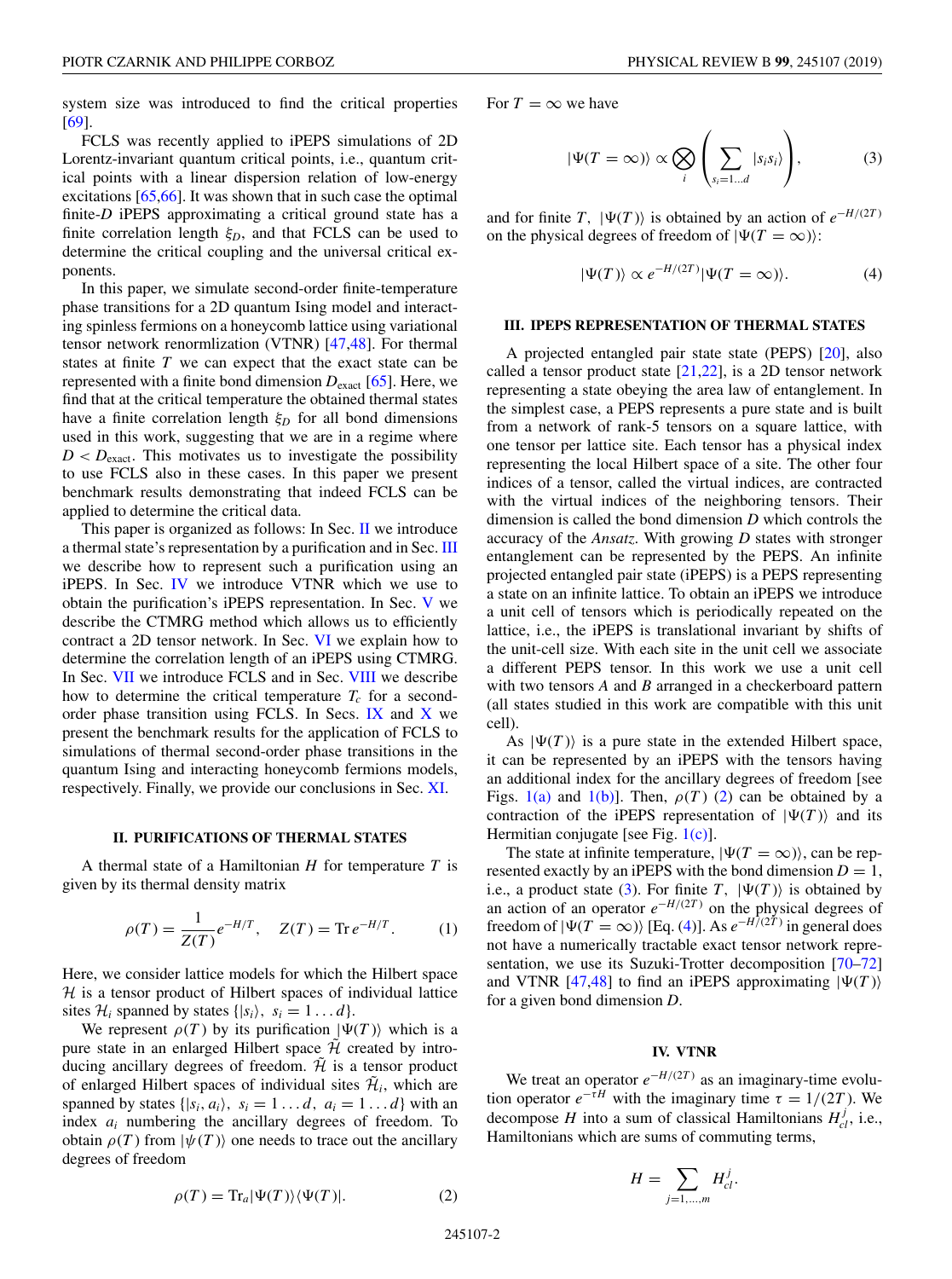<span id="page-3-0"></span>

FIG. 1. In (a) a rank-6 PEPS tensor *A* for an iPEPS representation of a thermal state's purification  $|\Psi(T)\rangle$ . Each leg corresponds to an index of the tensor. The black indices are virtual indices with bond dimension *D*. The red index numbers physical degrees of freedom and the blue index numbers ancillary degrees of freedom. In (b) the iPEPS representation of  $|\Psi(T)\rangle$  is built of copies of *A* whose virtual indices were contracted. Here, we show the case of a translationally invariant  $|\Psi(T)\rangle$ . The dashed black lines indicate that only a part of the infinite tensor network is shown. In (c)  $\rho(T)$  is given by a contraction of the ancillary indices of the iPEPS representing  $|\Psi(T)\rangle$ (the lower one) and its Hermitian conjugate  $\langle \Psi(T) |$  (the upper one).

We use a second-order Suzuki-Trotter decomposition [\[70–72\]](#page-11-0) to approximate  $e^{-\tau H}$ :

$$
e^{-\tau H} = (e^{-\delta \tau/2H_{cl}^1} \dots e^{-\delta \tau/2H_{cl}^{m-1}} e^{-\delta \tau H_{cl}^m}
$$

$$
\times e^{-\delta \tau/2H_{cl}^{m-1}} \dots e^{-\delta \tau/2H_{cl}^1} \gamma^{\tau/\delta \tau} + O(\delta \tau^2). \tag{5}
$$

The accuracy of the decomposition  $(5)$  is controlled by the size of the small time step  $\delta \tau$ . An exact iPEPO representation of an exponential of a classical Hamiltonian with a finite range of interaction can be found analytically and has  $D = d^2$  at most (see Ref. [\[44\]](#page-11-0) and simple examples in Refs. [\[47,48\]](#page-11-0)). Using the Suzuki-Trotter decomposition (5) and iPEPO representations of the exponentials of  $H_{cl}^{j}$ , we approximate  $|\Psi(T)\rangle$ [Eq.  $(4)$ ] by the 3D tensor network shown in Fig.  $2(a)$ .

We use VTNR to approximate the 3D tensor network by an iPEPS with a numerically tractable bond dimension *D*, which yields an approximate representation of  $|\Psi(T)\rangle$ . In VTNR the iPEPS tensors are obtained by acting with tree tensor networks consisting of isometries [\[73\]](#page-11-0) on the virtual indices of the 3D tensor network, as shown in Fig.  $2(b)$ . The isometries are found by a variational update to minimally distort the partition



FIG. 2. In (a) at the left a 3D tensor network approximating  $|\Psi(T)\rangle \propto e^{-H/(2T)}|\Psi(T = \infty)\rangle$  obtained by a Suzuki-Trotter decomposition (5) is shown. The top layer of the tensor network is an iPEPS with *D* = 1 representing  $|\Psi(T = \infty)\rangle$  [Eq. [\(3\)](#page-2-0)]. The lower layers are iPEPO representations of the exponentials of classical Hamiltonians appearing in the Suzuki-Trotter decomposition (5) of the *e*<sup>−</sup>*H*/(2*<sup>T</sup>* ) operator, which acts on the physical indices (the red ones) of  $|\Psi(T = \infty)\rangle$ . VTNR approximates the 3D network by an iPEPS with the numerically tractable *D* shown at the right. Here, we show the case of a translationally invariant  $|\Psi(T)\rangle$ . In (b) the PEPS tensor *A* is obtained by VTNR from tensors of the 3D tensor network. Tree tensor networks of isometries (the yellow ones) are applied to virtual indices (the black ones) of the 3D tensor network giving *A*. Here, we show the case of the 3D network built from eight layers.

function  $Z(T)$  as described in detail in Refs. [\[47,48\]](#page-11-0). The accuracy of the final iPEPS is controlled systematically by the bond dimension of the isometries, which here equals the bond dimension of the final iPEPS.

## **V. CORNER TRANSFER MATRIX RENORMALIZATION GROUP (CTMRG)**

To compute expectation values of observables and the correlation length  $\xi$ , we use CTMRG [\[26,](#page-10-0)[74–76\]](#page-11-0). CTMRG approximates contractions of an infinite number of copies of the PEPS tensors by contractions of a finite number of environment tensors  $C, E$ , where the accuracy is systematically controlled by the bond dimension  $\chi$  of the environment tensors. An example of such an approximation is shown in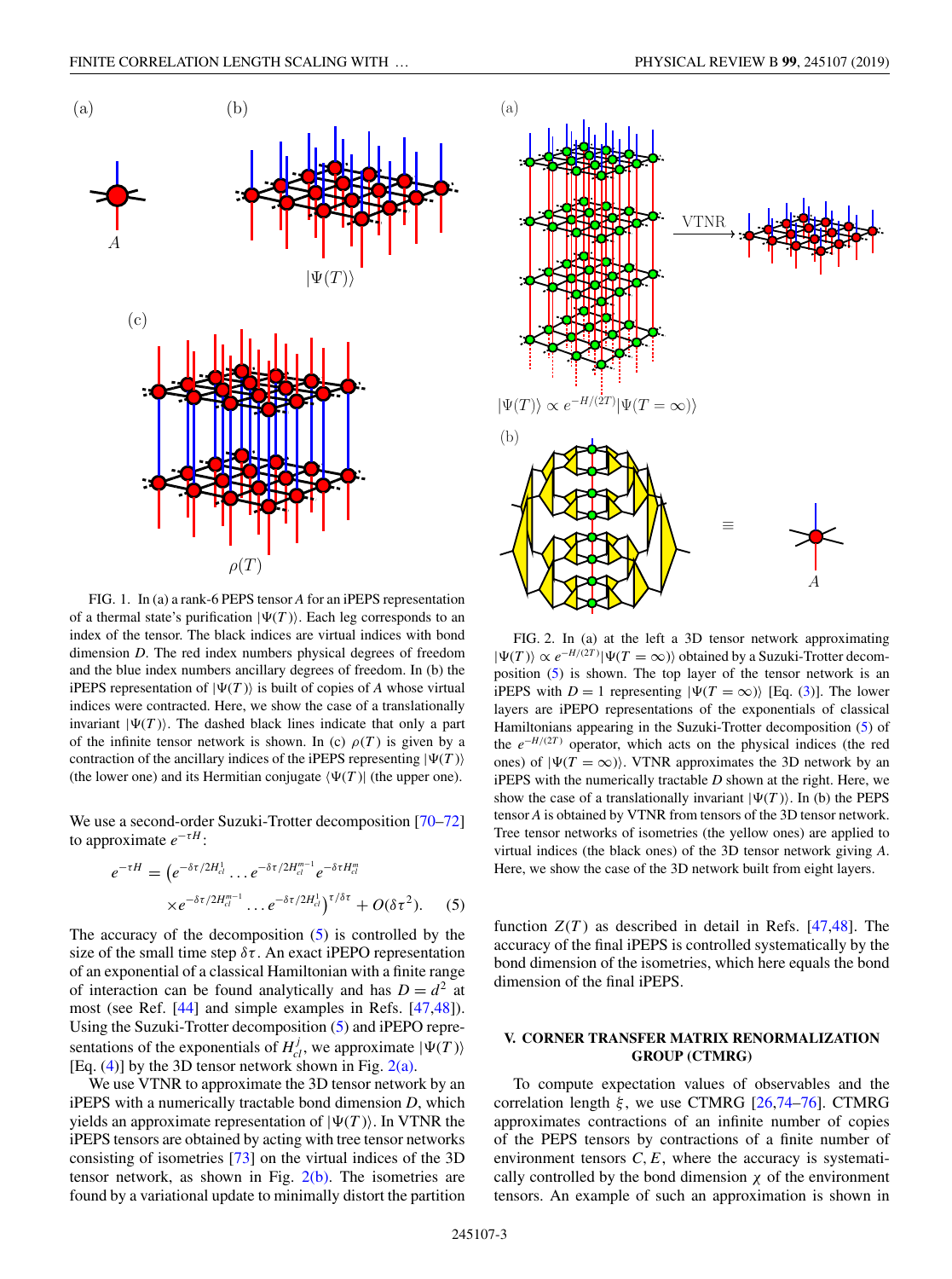<span id="page-4-0"></span>

FIG. 3. In (a) physical (blue) and ancillary (red) indices of a PEPS tensor *A* and its complex conjugate *A*<sup>∗</sup> are contracted to create a tensor *t*. Furthermore, each pair of corresponding virtual indices of the contracted tensors, which have bond dimension *D*, is treated as a virtual index of the tensor *t* with bond dimension  $D^2$ . In (b) a tensor  $t<sub>o</sub>$  is created analogously to  $t$  for a site at which an operator  $o$ is acting. In (c) the diagram used to compute an expectation value of *o* by the corner transfer matrix renormalization group (CTMRG) is shown. CTMRG approximates the infinite tensor network shown on the left by a contraction of a finite tensor network of tensors *C*, *E*, and *to*. The accuracy of the approximate contraction is systematically controlled by the bond dimension χ of the environment tensors*C* and *E*. In (d) the CTMRG transfer matrix  $T$ , which is used to compute a correlation length  $\xi$  of  $\rho(T)$  is shown. By grouping the three left and the three right indices of the transfer matrix into single indices, we obtain a matrix which we use to compute  $\xi$  (see Sec. VI). In (e) we define, analogously to (d), an operator  $\sigma$  transfer matrix  $\mathcal{T}_{\sigma}$  which is used in the  $\xi$  extrapolation procedure (see Sec. VI). In (c)–(e) for simplicity we show CTMRG for the translationally invariant  $|\Psi(T)\rangle$ . Furthermore, we assume a translational-invariant state with tensor *A* being rotational and mirror symmetric.

Figs.  $3(a)-3(c)$ . Details of the algorithm can be found in Refs. [\[26,](#page-10-0)[48\]](#page-11-0).

## **VI.** *ξ* **EXTRAPOLATION**

The correlation length  $\xi$  converges very slowly with increasing  $\chi$ , unlike local observables, e.g., the energy or the magnetization [\[65,77\]](#page-11-0). Therefore, to determine the correlation length  $\xi$  of  $|\psi(T)\rangle$  we use an extrapolation procedure from Ref. [\[77\]](#page-11-0) which we summarize briefly below in the simplest case of a translationally invariant PEPS. The procedure uses the eigenvalues of the CTMRG transfer matrix  $T$  [see Fig. 3(d)].

To set up the extrapolation we define  $\epsilon_i$  for each eigenvalue  $\lambda_j$  of  $\mathcal{T}$ ,

$$
\lambda_j/\lambda_0 = e^{-(\epsilon_j + i\phi_j)},\tag{6}
$$

where *j* numbers the eigenvalues of  $T$  ordered by the absolute value  $|\lambda_0| \geq |\lambda_1| \geq |\lambda_2| \cdots$  and  $\phi_j \in (-\pi, \pi]$  determines the phase of  $\lambda_i$ . A connected correlation function of a one-site operator  $o$  at a distance  $R$  is then expressed as

$$
C_{oo}(R) = \langle o_0 o_R \rangle - \langle o_0 \rangle \langle o_R \rangle = \sum_{j>0} f_j^{oo} e^{-(\epsilon_j + i\phi_j)R}.
$$
 (7)

Here, the form factors  $f_j^{oo}$  are defined as

$$
f_j^{oo} = (\phi_0 | \mathcal{T}_o | \phi_j) (\phi_j | \mathcal{T}_o | \phi_0), \tag{8}
$$

 $\mathcal{T}_o$  is a transfer matrix of the operator *o* shown in Fig. 3(e), and  $|\phi_i|$ ,  $(\phi_i)$  are left and right eigenvectors of  $\mathcal T$  normalized as  $(\phi_i|\phi_j) = \delta_{ij}$ . Therefore, the correlation length obtained from  $\tau$  equals

$$
\xi_{\mathcal{T}}=1/\epsilon_1.
$$

As the spectrum of T is continuous in the limit of  $\chi \to \infty$ , the extrapolation uses its deviation from continuity  $\delta$  as a measure of finite-χ effects. To extrapolate we use eigenvalues of  $T$  contributing to a connected correlation function of the phase transition's order parameter  $C^{mm}(R)$ , i.e., the eigenvalues with nonzero form factors of the order parameter  $f_j^{mm}$ . We denote  $\epsilon$ 's of such eigenvalues by  $\{\epsilon_k^{mm}, k = 1, 2, ...\}$  with  $\epsilon_1^{mm} \leq \epsilon_2^{mm} \leq \cdots$ . We remark that in the case of a secondorder phase transition, the diverging  $\xi$  is associated with the symmetry breaking, so we expect that the leading eigenvalue of the transfer matrix determines the asymptotics of the order parameter correlation function, i.e.,  $\epsilon_1^{mm} = \epsilon_1$ . We observe that this is indeed the case for the transitions investigated below. We note that  $\lambda_0$  does not contribute to  $C^{mm}(R)$  by definition. We define  $\delta$  as a distance in-between two dominant  $\epsilon_k^{mm}$ , i.e.,

$$
\delta = \epsilon_2^{mm} - \epsilon_1^{mm}.\tag{9}
$$

We note that this choice of  $\delta$  was proposed and benchmarked in Ref. [\[77\]](#page-11-0). Using the spectra from different values of  $\chi$ , we extrapolate  $\epsilon_1^{mm}$  as a function of  $\delta$  by fitting

$$
\epsilon_1^{mm} = \epsilon_1^e + a\delta^b,\tag{10}
$$

where  $\epsilon_1^e$  is an extrapolated value of  $\epsilon_1^{mm}$  and *a*, *b* are parameters of the fit. The extrapolation gives us

$$
\xi = 1/\epsilon_1^e. \tag{11}
$$

In Fig. [4](#page-5-0) we present examples of the extrapolation for the quantum Ising model with parameters which are investigated later in Sec. [IX.](#page-6-0)

#### **VII. FINITE CORRELATION LENGTH SCALING**

Finite correlation length scaling (FCLS) was introduced for simulations of 1D quantum critical phenomena [\[63,64,67\]](#page-11-0) with infinite MPS. In this case, a finite iMPS bond dimension *D* introduces a finite correlation length ξ*<sup>D</sup>* at a critical point. ξ*<sup>D</sup>*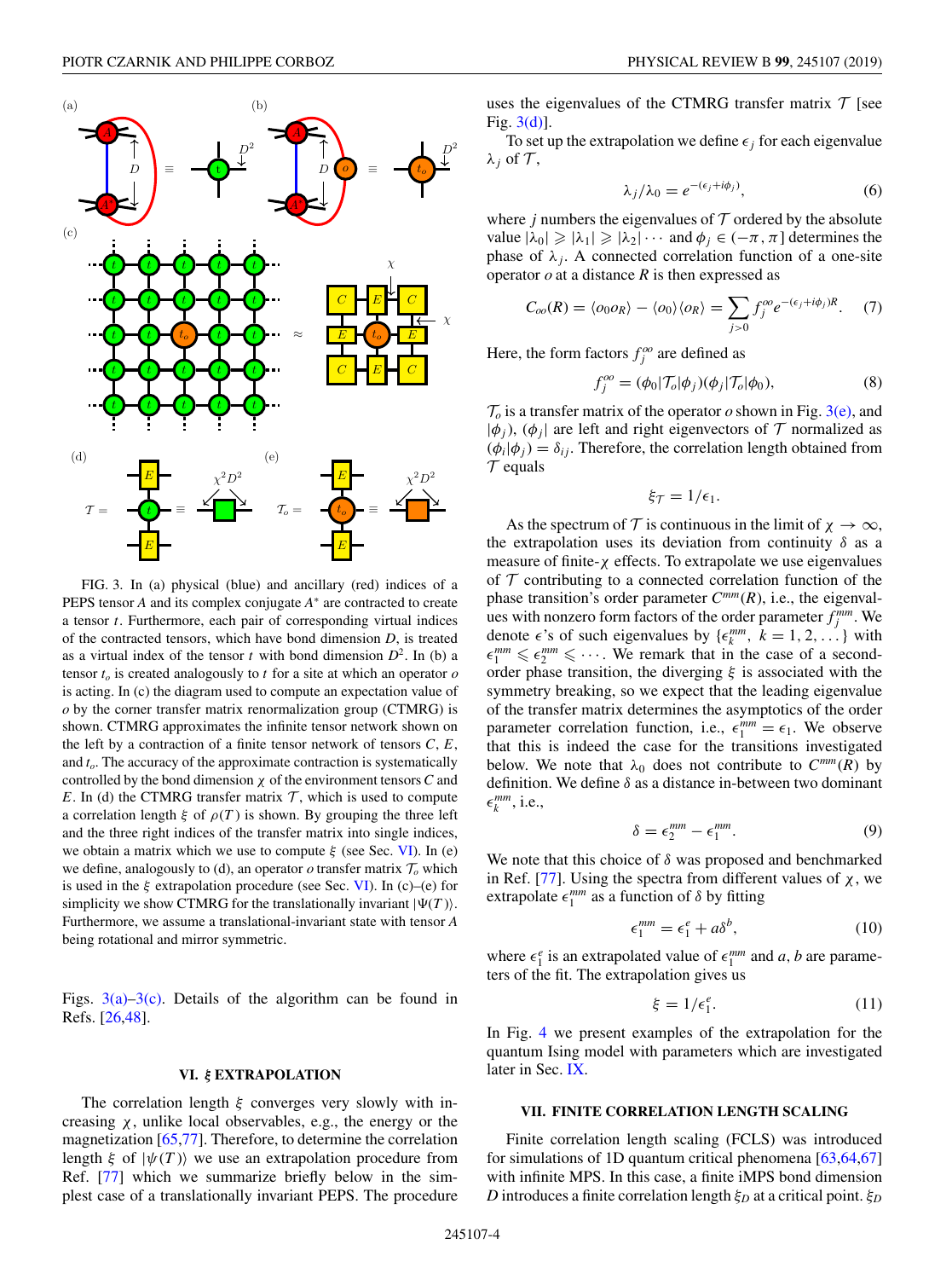<span id="page-5-0"></span>

FIG. 4. Examples of the  $\xi$  extrapolation for the quantum Ising model in the vicinity of  $T_c$ . In (a) the case of  $\Gamma = 2.5$  and  $T = 1.2737$ simulated with  $D = 7$  and  $56 \ge \chi \ge 168$ . The fit gives the extrapolated inverse  $\xi \epsilon_1^e = 0.00275(10)$  and the exponent  $b = 1.23(14)$ . In (b), the extrapolation for  $\Gamma = 2.9$  and  $T = 0.6088$  simulated with  $D = 10$  and  $85 \ge \chi \ge 220$ . Here, the fit gives  $\epsilon_1^e = 0.020(3)$  and  $b = 0.94(35)$ .

acts as a cutoff on the diverging correlation length, similarly as a finite system size. It was shown that a scaling analysis in  $\xi_D$  can be done in a similar way as in conventional finite-size scaling, by replacing the system size *L* by  $\xi_D$  [\[63,64,67\]](#page-11-0) in a scaling *Ansatz*, and then make use of this *Ansatz* to obtain the location of the critical point and the values of universal critical exponents. As the finite *D* introduces also a finite entanglement entropy at the critical point [\[68\]](#page-11-0) FCLS for 1D critical phenomena was originally called finite entanglement scaling [\[63,64\]](#page-11-0). The FCLS was recently applied to iPEPS simulations of Lorentz-invariant quantum critical points [\[65,66\]](#page-11-0) for which it was found that a finite *D* introduces finite  $\xi_D$  at the critical point [\[65\]](#page-11-0).

Here, we consider a second-order finite-temperature phase transition for a quantum Hamiltonian. We use VTNR to find finite-*D* iPEPS approximating purifications of thermal states in the vicinity of the critical temperature  $T_c$ . We observe that the VTNR optimization introduces a finite correlation length  $\xi_D$  at  $T = T_c$  [or equivalently at  $t = (T - T_c)/T_c = 0$ ] for all *D*'s reached in this work:

This observation motivates us to consider an application of FCLS to obtain  $T_c$  and the critical exponents from the VTNR results.

We obtain the FCLS *Ansatz* for observables from the standard finite-size scaling *Ansatz* by replacing the finite system size by  $\xi_D$ , e.g., for the order parameter  $m(t, D)$  we use

$$
m(t, D) = \xi_D^{-\beta/\nu} \mathcal{M}\big(t\xi_D^{1/\nu}\big),\tag{13}
$$

where  $\beta$ , v are the critical exponents, and M is a nonuniversal function.

To compute observables we contract the iPEPS using CTMRG. The finite  $\chi$  introduces an effective length scale  $\xi_{\chi}$ [\[69\]](#page-11-0), i.e., finite- $\chi$  values of the observables are given by a more complicated scaling *Ansatz* depending on both ξ*<sup>D</sup>* and  $\xi_{\chi}$ , e.g.,

$$
m(t, D, \chi) = \xi_D^{-\beta/\nu} \tilde{\mathcal{M}}(t\xi_D^{1/\nu}, \xi_D/\xi_\chi), \tag{14}
$$

where  $\overline{\mathcal{M}}$  is another nonuniversal function. To avoid working with the more complicated *Ansatz*, we work in the limit of  $\chi \rightarrow \infty$  as proposed in Refs. [\[65,66\]](#page-11-0). We observe that there is no need to extrapolate the order parameter in  $\chi$  as it converges quickly. On the other hand, to obtain a good estimate of  $\xi(t, D) \equiv \xi(t, D, \chi \to \infty)$  we use the  $\xi$  extrapolation described in Sec. [VI.](#page-4-0)

## **VIII.** *Tc* **ESTIMATION**

Finite-size scaling usually makes use of the Binder cumulant to locate the critical point without prior knowledge of its critical exponents, but in the case of iPEPS computation of the Binder cumulant is challenging because the fourth-order moment of the order parameter would need to be computed. Instead, we apply the *m* /*m* collapse introduced in [\[65\]](#page-11-0), which makes use of the derivative of the order parameter  $m'(t, D)$  =  $dm(t, D)/dt$ , to find  $T_c$ . A FCLS scaling *Ansatz* for *m'* is

$$
m'(t, D) = \xi_D^{-(\beta - 1)/\nu} \mathcal{M}'(t\xi_D^{1/\nu}),
$$
 (15)

where  $\mathcal{M}'$  is a nonuniversal function [\[65\]](#page-11-0). Using (13) and (15) we obtain

$$
t\frac{m'(t,D)}{m(t,D)} = \bar{\mathscr{P}}(t\xi_D^{1/\nu}),\tag{16}
$$

$$
\xi_D^{1/\nu} \propto \frac{m'(t=0,D)}{m(t=0,D)},
$$
\n(17)

where  $\overline{\mathscr{P}}$  is another nonuniversal function. Equations (16) and (17) give us the  $m'/m$  collapse

$$
t\frac{m'(t,D)}{m(t,D)} = \mathscr{P}\bigg(t\frac{m'(t=0,D)}{m(t=0,D)}\bigg). \tag{18}
$$

We estimate  $T_c$  by plotting  $y = t \frac{m'(t, D)}{m(t, D)}$  versus  $x = t \frac{m'(t=0, D)}{m(t=0, D)}$ for different choices of  $T_c$  and finding the one for which  $y(x)$ data points obtained with different *D* collapse best onto a single curve.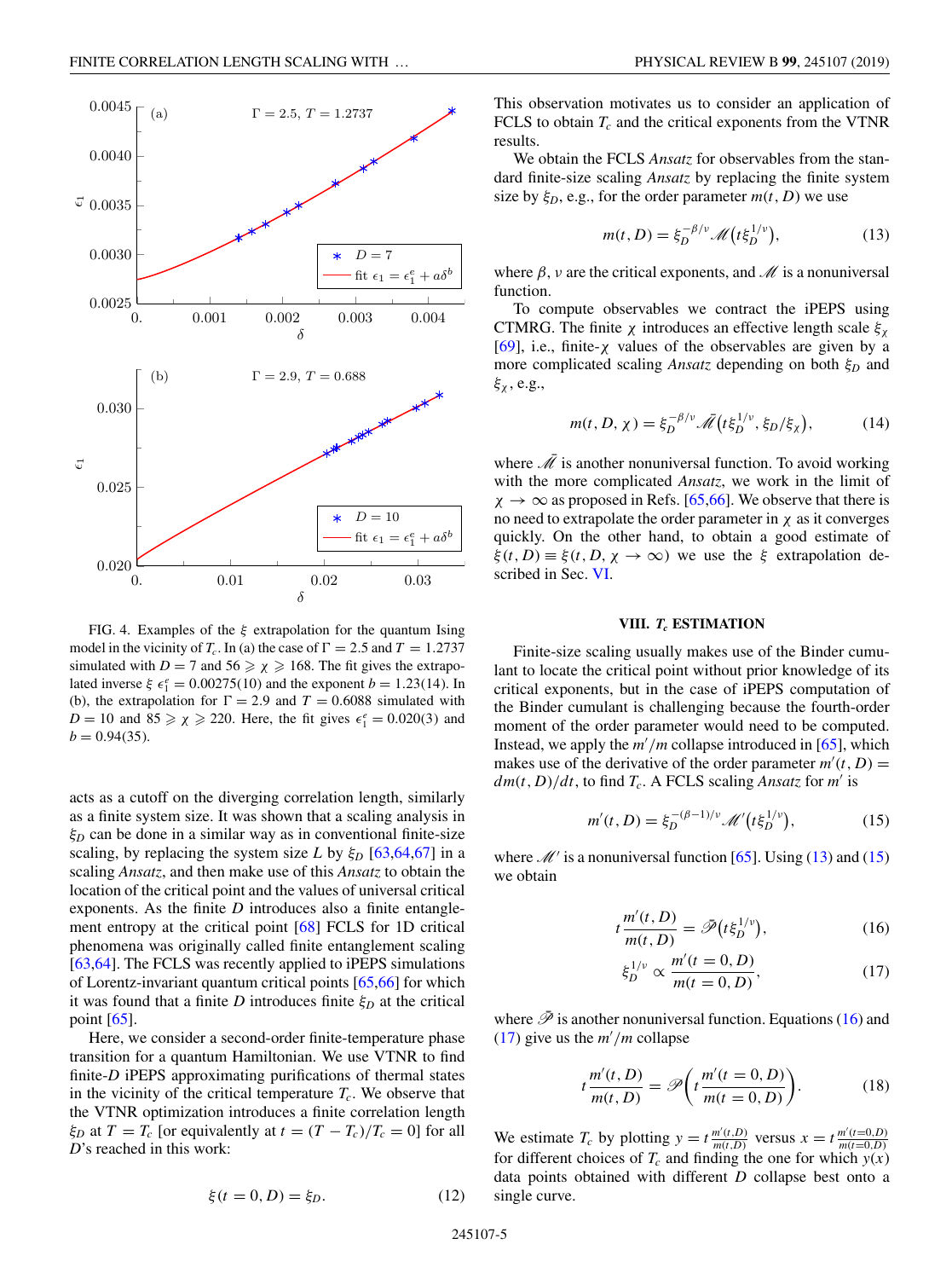<span id="page-6-0"></span>

FIG. 5. The order parameter *m* in the vicinity of the critical temperature for the 2D quantum Ising model with  $\Gamma = 2.5$  and  $D = 5-7$ . The critical behavior is smoothed out by finite-*D* effects. The black lines indicate the QMC estimate of the critical temperature  $T_c = 1.2737(6)$  [\[79\]](#page-11-0).

#### **IX. QUANTUM ISING MODEL: BENCHMARK RESULTS**

The quantum Ising model is given by the Hamiltonian

$$
H = -\sum_{\langle i,j\rangle} \sigma_z^i \sigma_z^j + \Gamma \sum_i \sigma_x^i, \tag{19}
$$

where  $\sigma_z$ ,  $\sigma_x$  are Pauli matrices. For  $\Gamma = 0$  the model reduces to the classical Ising model with  $T_c = 2/\ln(1 + \sqrt{2}) \approx 2.269$ and for  $\Gamma_c = 3.04438(2)$  [\[78\]](#page-11-0) it has a quantum critical point. For  $0 \leq \Gamma < \Gamma_c$  it exhibits a low-temperature ferromagnetic phase with the order parameter  $m = \langle \sigma_z \rangle$ , which is separated from the paramagnetic phase by a line of finite-temperature second-order phase transitions belonging to a 2D classical Ising universality class.

As  $\Gamma$  is approaching  $\Gamma_c$ , quantum fluctuations are becoming stronger and  $T_c$  gets suppressed with respect to the classical case of  $\Gamma = 0$ . Therefore, we expect that with increasing  $\Gamma$  the accurate simulation of the finite-temperature transition using tensor networks is becoming more challenging since a larger *D* is necessary to correctly capture the stronger quantum fluctuations. To examine this more closely, we investigate in the following  $\Gamma = 2.5$  as well as a point close to the quantum critical point  $\Gamma = 2.9$ , for which quantum Monte Carlo (QMC) [\[79\]](#page-11-0) gives  $T_c = 1.2737(6)$  and  $T_c = 0.6085(8)$ , respectively, corresponding to a reduction in  $T_c$  with respect to  $\Gamma = 0$  by a factor of 1.8 and 3.7, respectively.

## $A. \Gamma = 2.5$

We first consider a case well away from the quantum critical point  $\Gamma = 2.5$  to provide a proof of principle of the applicability of FCLS to finite-temperature VTNR simulations. In Fig. 5 we present data for the order parameter as a function of temperature in the vicinity of the critical temperature, for bond dimensions  $D = 5-7$ . As expected, we do not obtain a sharp phase transition but we see that the order parameter is systematically reduced with increasing *D* similarly to the case of finite-size effects.

We first attempt to estimate  $T_c$  by using the known critical exponents of the 2D classical Ising universality class, i.e.,  $\beta =$ 



FIG. 6. *T<sub>c</sub>* estimation for  $\Gamma = 2.5$  by intersecting  $m(T, D)\xi_D^{\beta/\nu}$ for different values of *D* [Eq. (21)]. Here, we assume the 2D classical Ising universality class with  $\beta = \frac{1}{8}$  and  $\nu = 1$ . The  $D = 5-7$  curves intersect, as predicted by FCLS, at  $T_c = 1.2737(2)$  in agreement with the QMC estimate  $T_c = 1.2737(6)$  [\[79\]](#page-11-0), which is indicated by the black lines. Details of the  $T_c$  estimation can be found in the text.

 $\frac{1}{8}$  and  $v = 1$ . To do that we plot  $m\xi_D^{\beta/\nu}$  which, according to FCLS, should not depend on *D* at  $T = T_c$ :

$$
m(t, D)\xi_D^{\beta/\nu} = \mathcal{M}\left(t\xi_D^{1/\nu}\right),\tag{20}
$$

$$
m(t = 0, D)\xi_D^{\beta/\nu} = a,
$$
 (21)

where *a* does not depend on *D*. Indeed, the  $m(t, D)\xi_D^{\beta/\nu}$  curves for different *D*'s cross as predicted by FCLS (see Fig. 6). We identify  $T_c$  as the temperature for which the variance of  $m(t, D) \xi_D^{\beta/\nu}$  is smallest, obtaining  $T_c = 1.2737(2)$  in agreement with the QMC estimate  $T_c = 1.2737(6)$  [\[79\]](#page-11-0). The  $T_c$ uncertainty is obtained by varying the range of *D* and the range of  $χ$  used for  $ξ<sub>D</sub>$  estimation by extrapolation.

To provide further evidence of FCLS we determine the critical exponents, using  $T_c = 1.2737(2)$  found earlier. We first estimate  $\beta/\nu$  using the data obtained at  $T = T_c$ . From Eq.  $(21)$  we obtain

$$
\log m(t = 0, D) = -\beta/v \log \xi_D + \log a. \tag{22}
$$

A linear fit to the data on a log-log scale shown in Fig.  $7(a)$ yields  $\beta/\nu = 0.123(15)$ , in agreement with the exact  $\beta/\nu =$  $\frac{1}{8}$ . The error bar takes into account the  $T_c$  uncertainty and the statistical error of the fit.

Next, we estimate  $\beta$  and  $\nu$  by performing data collapses based on data in the vicinity of *Tc*, using the scaling *Ansätze*:

$$
m(t, D)\xi_D^{\beta/\nu} = \mathcal{M}\left(t\xi_D^{1/\nu}\right),\tag{23}
$$

$$
m(t, D)t^{-\beta} = \bar{\mathcal{M}}(t\xi_D^{1/\nu}).
$$
 (24)

Using the *Ansatz* (23) we obtain  $\beta = 0.127(2)$ ,  $\nu = 1.04(4)$ , in agreement with the exact universality class [see Fig. [7\(b\)\]](#page-7-0). *Ansatz* (24) yields  $\beta = 0.126(5)$ ,  $\nu = 1.04(5)$ , again in agreement with the exact exponents [see Fig.  $7(c)$ ]. In both cases, the uncertainties are obtained by taking into account the  $T_c$  uncertainty and by varying the data range.

Finally, we show that we can estimate  $T_c$  and  $\beta$  without prior knowledge of the universality class nor the value of *Tc*.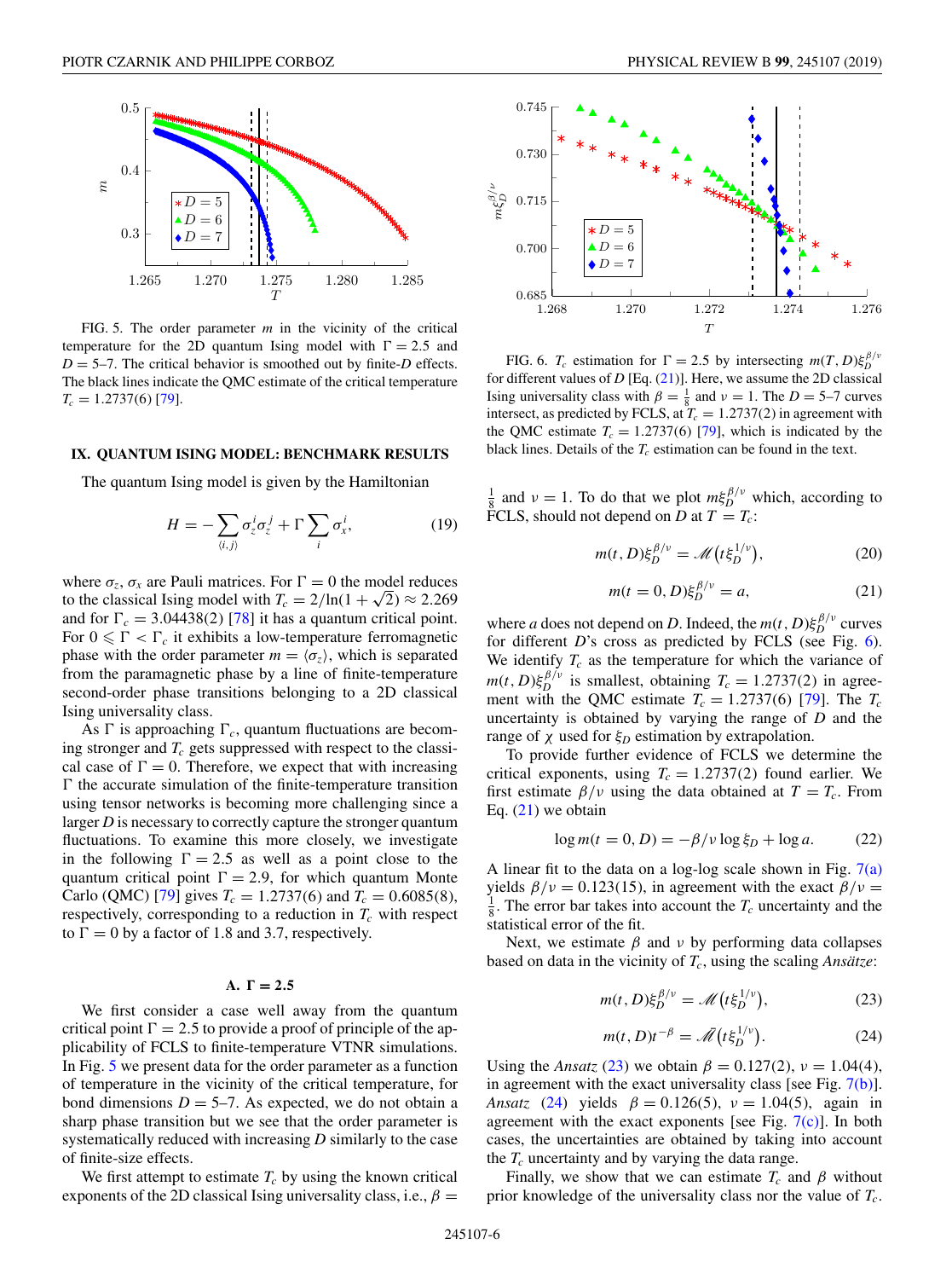<span id="page-7-0"></span>

FIG. 7. Critical exponents estimation for  $\Gamma = 2.5$ , using  $T_c =$ 1.2737(2) found earlier. In (a) a fit to Eq. [\(22\)](#page-6-0) gives  $\beta/\nu =$ 0.123(15), in agreement with the exact  $\beta/\nu = \frac{1}{8}$ . In (b) and (c), by performing data collapses using Eqs. [\(23\)](#page-6-0) and [\(24\)](#page-6-0) we obtain  $\beta = 0.127(2)$ ,  $\nu = 1.04(4)$  and  $\beta = 0.126(5)$ ,  $\nu = 1.04(5)$ , respectively. The  $\beta$  and  $\nu$  estimates agree with the exact  $\beta = \frac{1}{8}$ ,  $\nu = 1$ .

First, we estimate  $T_c$  by performing a data collapse using the  $m'/m$  Ansatz [\(18\)](#page-5-0), which yields  $T_c = 1.273(1)$  [see Fig. 8(a)]. The  $T_c$  uncertainty is obtained by varying the data range. We estimate β by performing a data collapse based on the *Ansatz*

$$
m(t, D)t^{-\beta} = \bar{\mathcal{P}}\bigg(t\frac{m'(t=0, D)}{m(t=0, D)}\bigg),\tag{25}
$$

using for  $T_c$  the value obtained in the  $m'/m$  collapse. We obtain  $\beta = 0.12(1)$  [see Fig. 8(b)]. The uncertainty is obtained



FIG. 8.  $T_c$  and  $\beta$  estimation for  $\Gamma = 2.5$  without knowledge of the universality class nor the value of  $T_c$ . In (a) we use the  $m'/m$ *Ansatz* [\(18\)](#page-5-0) to perform a data collapse, obtaining  $T_c = 1.273(1)$ . In (b) we estimate  $\beta$  by performing a data collapse based on Eq. (25), using the value of  $T_c$  found in (a), which yields  $\beta = 0.12(1)$ . The obtained  $T_c$  and  $\beta$  agree with the QMC estimate  $T_c = 1.2737(6)$  [\[79\]](#page-11-0) and the exact  $\beta = \frac{1}{8}$ .

taking into account the  $T_c$  uncertainty and varying the data range.

We remark that while the quality of the obtained results is good, we see some deviations from perfect scaling which may be caused either by corrections to finite-size scaling or limitations of VTNR in getting optimal tensors. First, we note that VTNR is not guaranteed to give the best iPEPS approximation of the thermal state's purification for a given *D*, as it does not search directly for the best iPEPS tensor representing thermal state purification. Instead, it optimizes a tree tensor network (TTN) of isometries which, applied to virtual indices of the tensor network representing a Suzuki-Trotter decomposition of the purification, gives the iPEPS approximating the purification. While this approach makes the variational optimization of the iPEPS efficient, it is not equivalent to the most general iPEPS variational optimization procedure. Still, our results demonstrate that the accuracy of the optimized tensors is high enough to extract the critical coupling and critical exponents with a good accuracy.

Second, we note that for  $\Gamma = 2.5$  CTMRG convergence is challenging, as for *D* = 5–7 we obtain  $\xi_{D=7} \sim 350$ . For an iPEPS with such a large  $\xi$  many iterations of the CTMRG procedure are necessary to converge *m*. Good convergence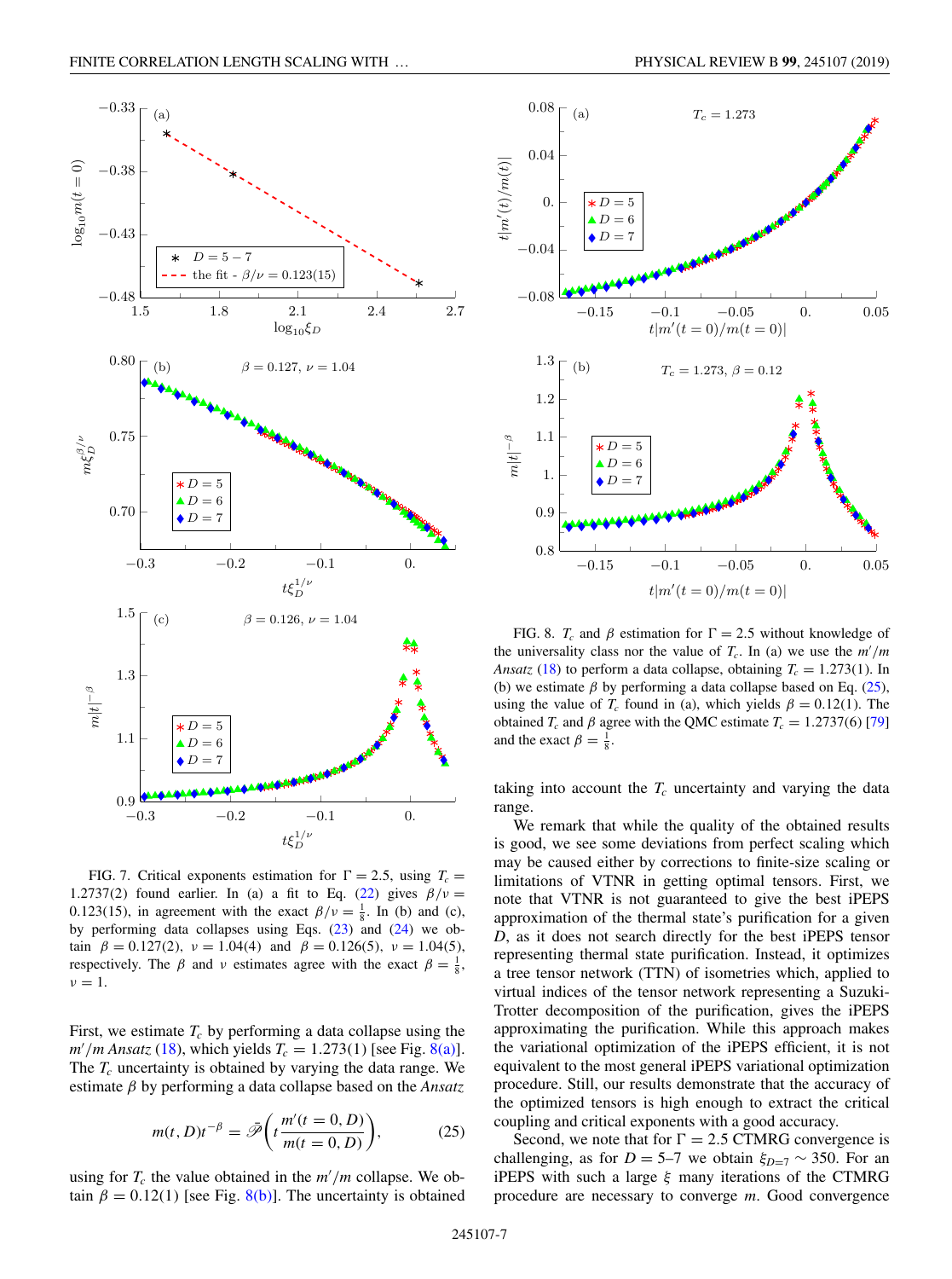<span id="page-8-0"></span>of the CTMRG environment is important for the variational optimization since VTNR uses the CTMRG environmental tensors to find the best  $iPEPS<sup>1</sup>$  Here, to optimize the  $iPEPS$ we use  $\chi = 8D$ . We check that using  $\chi = 6D$  and  $\chi = 7D$ we obtain results  $[T_c$  and  $\beta$  obtained by the  $m'/m$  collapse and collapse [\(25\)](#page-7-0)] in agreement with the ones obtained with  $\chi$  = 8*D*. Nevertheless, we cannot fully exclude the possibility that finite- $\chi$  effects contribute to the observed small deviations from the perfect collapse as simulations with larger  $\chi$  would be computationally very expensive.

To obtain  $\xi_D$  we contract the final iPEPS with  $8D \le \chi \le$ 24*D* and use the extrapolation procedure described in Sec. [VI.](#page-4-0) We remark that in the case of VTNR simulations obtaining convergence in the small Trotter time step  $\delta \tau$  is relatively easy as the computational cost of the simulations scales at most as  $O[\log(1/\delta\tau)]$ . For  $\Gamma = 2.5$  we use a second-order Trotter decomposition with  $\delta \tau = \tau/2^{10} \leq 0.001$ , which is small enough to give results converged in  $\delta \tau$ .

## $B. \Gamma = 2.9$

For the more challenging  $\Gamma = 2.9$  case we analyze VTNR results for  $D = 7{\text -}10$  [see Fig. 9(a)]. Using the  $m'/m$  collapse we obtain  $T_c = 0.609(4)$  [see Fig. 9(b)]. Using this result for  $T_c$  and performing a collapse with Eq. [\(25\)](#page-7-0) we obtain  $\beta =$ 0.152(8) [see Fig.  $9(c)$ ]. While the obtained  $T_c$  estimate agrees with the QMC estimate  $T_c = 0.6085(8)$  [\[79\]](#page-11-0), the  $\beta$  estimate deviates by about 20% from the exact  $\beta = \frac{1}{8}$ .

Comparing the results obtained with  $D = 8-10$  and  $D =$ 7–10 suggests that the  $\beta$  estimate still depends significantly on the *D* range as we obtain  $\beta = 0.145(5)$  for  $D = 8-10^2$ . Furthermore, we expect that the necessary  $\xi_D$  to obtain the asymptotic scaling is larger for  $\Gamma = 2.9$  than for  $\Gamma = 2.5$ , as  $\Gamma = 2.9$  is closer to the quantum critical point. Despite larger *D*, the  $\xi_D$  obtained for  $\Gamma = 2.9$ , although quite large  $(\xi_D \sim 20 - 50)$ , is smaller than  $\xi_D$  for  $\Gamma = 2.5$  ( $\xi_D \sim 40 - 350$ ). Therefore, we expect that the quality of the results can still be improved by increasing *D*, although it would be computationally very expensive.

The  $T_c$  and  $\beta$  uncertainties are estimated in the same way as in the  $\Gamma = 2.5$  case. Similar values for  $T_c$  and  $\beta$  are obtained with VTNR using an optimization with  $\chi = 5D, 6D, 7D$ . A second-order Trotter decomposition with a time step  $\delta \tau =$  $\tau/2^{10} \leqslant 0.002$  is used.

## **X. INTERACTING HONEYCOMB FERMIONS: BENCHMARK RESULTS**

We consider a model of interacting spinless fermions on a honeycomb lattice  $[80]$ , given by the Hamiltonian

$$
H = -t \sum_{\langle i,j \rangle} (c_i^{\dagger} c_j + c_j^{\dagger} c_i) + V \sum_{\langle i,j \rangle} n_i n_j.
$$
 (26)



FIG. 9. Results for the more challenging  $\Gamma = 2.9$  case. In (a) the order parameter in the vicinity of  $T_c$  for  $D = 7{\text -}10$ . The black lines indicate the QMC estimate  $T_c = 0.6085(8)$  [\[79\]](#page-11-0). In (b) the  $m'/m$ collapse [\(18\)](#page-5-0) gives  $T_c = 0.609(4)$ . In (c)  $\beta$  estimation based on a data collapse using Eq.  $(25)$  and taking  $T_c$  found in (b) gives  $\beta = 0.152(8)$ . The obtained *T<sub>c</sub>* agrees with QMC, but the obtained β deviates from the exact one  $β = \frac{1}{8}$  by about 20% (see main text for a discussion of this deviation).

Here,  $c_i$  ( $c_i^{\dagger}$ ) is a fermionic annihilation (creation) operator at site *i* and  $n_i = c_i^{\dagger} c_i$  is a fermion number operator. We set  $t = 1$  in the following. Furthermore, for the purpose of the  $\sum_{i=1}^{N} \langle n_i \rangle/N = \frac{1}{2}$ , for which sign-problem free QMC results benchmark we restrict ourselves to the case of half-filling,  $n =$ are available [\[79,81,82\]](#page-11-0). The model has a quantum critical point at  $V_c = 1.356(1)$  [\[81\]](#page-11-0). For  $V > V_c$  there is a lowtemperature phase with a charge density wave (CDW) order,

<sup>&</sup>lt;sup>1</sup>To ensure a good CTMRG convergence, we require the change of *m* per CTMRG iteration to be smaller than 10<sup>-8</sup>.

<sup>&</sup>lt;sup>2</sup>Contrary to the case of  $\beta$ , the  $T_c$  estimate for  $D = 8{\text -}10$ ,  $T_c =$ 0.610(4), is similar to the  $D = 7-10$  estimate.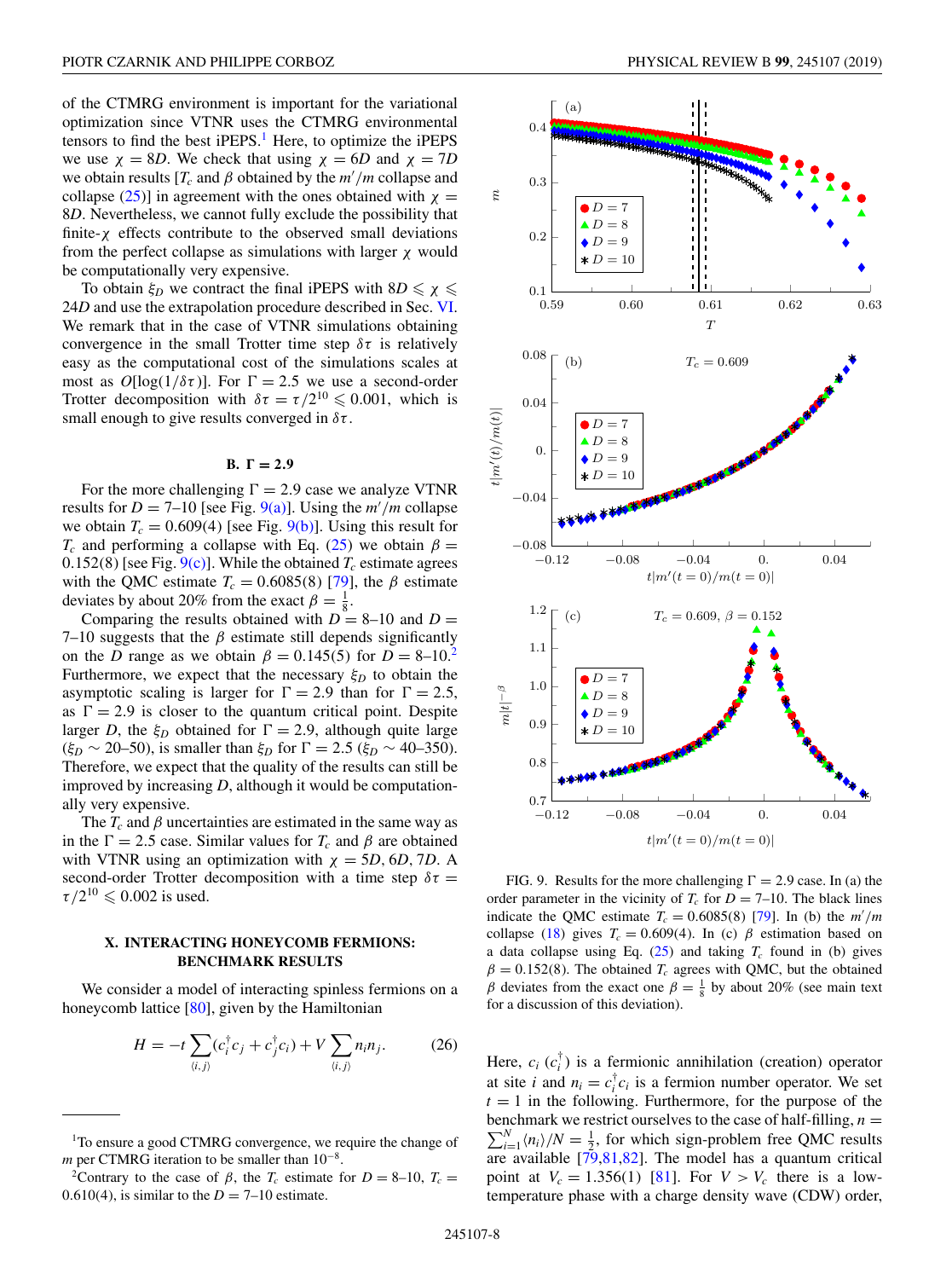<span id="page-9-0"></span>

FIG. 10. Results for the spinless honeycomb fermion model [\(26\)](#page-8-0) with  $V = 3$ . In (a) the order parameter close to  $T_c$  for  $D = 12, 14, 16$ is shown. The black lines indicate the OMC estimate  $T_c = 0.936(10)$ [\[79\]](#page-11-0). In (b)  $T_c$  is estimated by the  $m'/m$  collapse giving  $T_c = 0.939(4)$ in agreement with QMC. In (c) a collapse using Eq. [\(25\)](#page-7-0) yields  $\beta =$ 0.132(8) using  $T_c$  found in (b). The obtained  $\beta$  agrees with the exact  $\beta = \frac{1}{8}.$ 

which is separated from a disordered, high-temperature, phase by a line of second-order finite-temperature phase transitions, which belong to the 2D classical Ising universality class [\[82\]](#page-11-0). The CDW order parameter is defined as

$$
m = \langle n_A \rangle - \langle n_B \rangle, \tag{27}
$$

where  $\langle n_A \rangle$  and  $\langle n_B \rangle$  are the fermion densities on sub-lattices *A* and *B*, respectively. In the limit of  $V \rightarrow \infty$  the model becomes equivalent to the 2D classical antiferromagnetic Ising model. Here, we simulate the model for  $V = 3$  and the more challenging case of  $V = 2$ , which is closer to  $V_c$ .

#### **A.** *V* **= 3**

For  $V = 3$  we analyze  $D = 12, 14, 16$  VTNR results in the vicinity of  $T_c$  [see Fig. 10(a)]. Here, QMC predicts  $T_c = 0.936(10)$  [\[79\]](#page-11-0). We determine  $T_c$  using the  $m'/m$ 



FIG. 11. Results for the more challenging  $V = 2$  case. In (a) the order parameter close to  $T_c$  for  $D = 12, 14, 16$  is shown. The black lines indicate the QMC estimate  $T_c = 0.47(1)$  [\[79\]](#page-11-0). In (b) the  $m'/m$ data collapse gives  $T_c = 0.480(5)$  in agreement with QMC. In (c) a data collapse using Eq. [\(25\)](#page-7-0) yields  $\beta = 0.108(4)$  using  $T_c$  found in (b). The obtained  $\beta$  differs from the exact  $\beta = \frac{1}{8}$  by about 10%. A discussion of the deviation in  $\beta$  can be found in the main text.

collapse obtaining  $T_c = 0.939(4)$  in agreement with QMC [see Fig. 10(b)]. Furthermore, we obtain  $\beta = 0.132(8)$  in agreement with the exact  $\beta = \frac{1}{8}$  by performing a data collapse using Eq. [\(25\)](#page-7-0) and by taking  $T_c$  obtained from the  $m'/m$ collapse [see Fig.  $10(c)$ ].

The  $T_c$  and  $\beta$  uncertainties are obtained similarly as for the quantum Ising model. We use  $\chi = 5D$  to perform the VTNR optimization obtaining results which are consistent with the ones obtained with  $\chi = 3D$  and  $\chi = 4D$ . We use a second-order Suzuki-Trotter decomposition with a time step  $\delta \tau = \tau / 2^{11} < 0.001.$ 

#### **B.**  $V = 2$

Next, we analyze  $D = 12, 14, 16$  VTNR results for the more challenging  $V = 2$  case [see Fig.  $11(a)$ ]. Using the  $m'/m$ collapse we obtain  $T_c = 0.480(5)$  in agreement with the QMC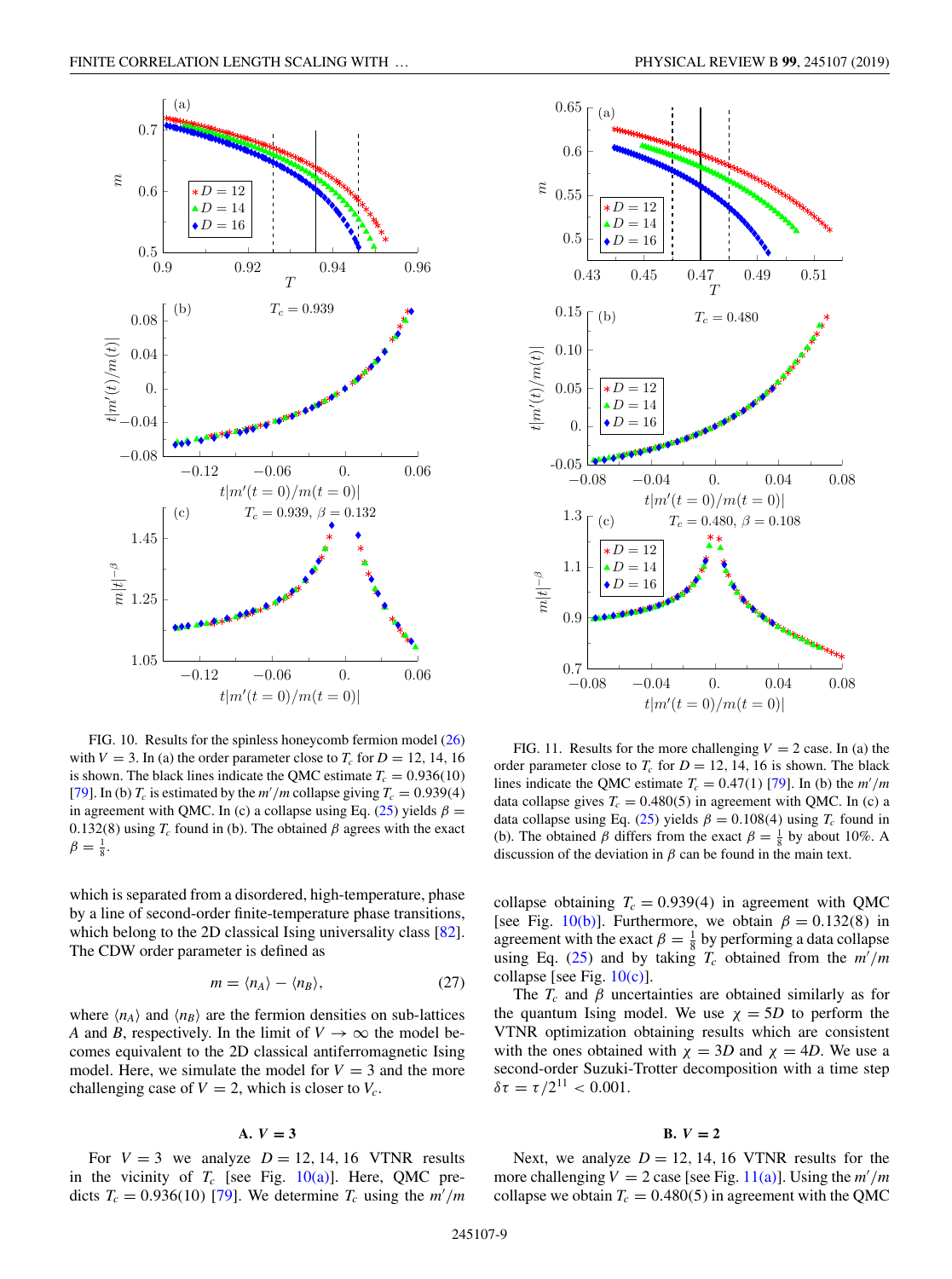<span id="page-10-0"></span>estimate  $T_c = 0.47(1)$  [\[79\]](#page-11-0) [see Fig. [11\(b\)\]](#page-9-0). Using *Ansatz* [\(25\)](#page-7-0) and taking  $T_c$  found by the  $m'/m$  collapse, we obtain  $\beta = 0.108(4)$  [see Fig. [11\(c\)\]](#page-9-0). The  $\beta$  estimate deviates by about 10% from the exact  $\beta = \frac{1}{8}$ . We see that the obtained ξ*D* for  $V = 2$  (ξ*D* ~ 2–4) is much smaller than ξ*D* for  $V = 3$  $(\xi_D \sim 10-20)$ . Furthermore, as  $V = 2$  is closer to the quantum critical point than  $V = 3$  we expect that for  $V = 2$ , a larger  $\xi_D$ is necessary to be in the asymptotic scaling regime and we expect that the accuracy of  $\beta$  can be improved by increasing *D*.

The  $T_c$  and  $\beta$  uncertainties are obtained similarly as for the quantum Ising model. Here, we use  $\chi = 5D$  to perform the VTNR optimization. Consistent results are obtained also with  $\chi = 3D$  and 4*D*. We use a second-order Suzuki-Trotter decomposition with a time step  $\delta \tau = \tau/2^8 < 0.01$ .

## **XI. CONCLUSIONS**

In this paper we have studied second-order finitetemperature phase transitions in the 2D quantum Ising [Eq. [\(19\)](#page-6-0)] and interacting honeycomb fermion [Eq. [\(26\)](#page-8-0)] models using infinite projected entangled pair states (iPEPS) to represent thermal states. The iPEPS were obtained by variational tensor network renormalization (VTNR). We found that at the critical temperature  $T_c$ , the iPEPS correlation length  $\xi_D$  is finite for the computationally accessible values of the iPEPS bond dimension *D*. Motivated by this observation, we investigated the application of finite correlation length scaling (FCLS) to obtain precise values of  $T_c$  and universal critical exponents. We found that in the vicinity of  $T_c$ , the order parameter obeys well the expected behavior predicted by FCLS.

The two models studied in this work exhibit second-order finite-temperature phase transitions for the transverse fields

- [1] F. Verstraete, V. Murg, and J. Cirac, [Adv. Phys.](https://doi.org/10.1080/14789940801912366) **[57](https://doi.org/10.1080/14789940801912366)**, [143](https://doi.org/10.1080/14789940801912366) [\(2008\)](https://doi.org/10.1080/14789940801912366).
- [2] U. Schöllwock, [Ann. Phys. \(NY\)](https://doi.org/10.1016/j.aop.2010.09.012) **[326](https://doi.org/10.1016/j.aop.2010.09.012)**, [96](https://doi.org/10.1016/j.aop.2010.09.012) [\(2011\)](https://doi.org/10.1016/j.aop.2010.09.012).
- [3] R. Orús, [Ann. Phys. \(NY\)](https://doi.org/10.1016/j.aop.2014.06.013) **[349](https://doi.org/10.1016/j.aop.2014.06.013)**, [117](https://doi.org/10.1016/j.aop.2014.06.013) [\(2014\)](https://doi.org/10.1016/j.aop.2014.06.013).
- [4] J. C. Bridgeman and C. T. Chubb, [J. Phys. A: Math. Theor.](https://doi.org/10.1088/1751-8121/aa6dc3) **[50](https://doi.org/10.1088/1751-8121/aa6dc3)**, [223001](https://doi.org/10.1088/1751-8121/aa6dc3) [\(2017\)](https://doi.org/10.1088/1751-8121/aa6dc3).
- [5] R. Orus, [arXiv:1812.04011.](http://arxiv.org/abs/arXiv:1812.04011)
- [6] M. B. Hastings, [J. Stat. Mech.](https://doi.org/10.1088/1742-5468/2007/08/P08024) [\(2007\)](https://doi.org/10.1088/1742-5468/2007/08/P08024) [P08024.](https://doi.org/10.1088/1742-5468/2007/08/P08024)
- [7] J. Eisert, M. Cramer, and M. B. Plenio, [Rev. Mod. Phys.](https://doi.org/10.1103/RevModPhys.82.277) **[82](https://doi.org/10.1103/RevModPhys.82.277)**, [277](https://doi.org/10.1103/RevModPhys.82.277) [\(2010\)](https://doi.org/10.1103/RevModPhys.82.277).
- [8] N. Laflorencie, [Phys. Rep.](https://doi.org/10.1016/j.physrep.2016.06.008) **[646](https://doi.org/10.1016/j.physrep.2016.06.008)**, [1](https://doi.org/10.1016/j.physrep.2016.06.008) [\(2016\)](https://doi.org/10.1016/j.physrep.2016.06.008).
- [9] C. Pineda, T. Barthel, and J. Eisert, [Phys. Rev. A](https://doi.org/10.1103/PhysRevA.81.050303) **[81](https://doi.org/10.1103/PhysRevA.81.050303)**, [050303\(R\)](https://doi.org/10.1103/PhysRevA.81.050303) [\(2010\)](https://doi.org/10.1103/PhysRevA.81.050303).
- [10] [P. Corboz, G. Evenbly, F. Verstraete, and G. Vidal,](https://doi.org/10.1103/PhysRevA.81.010303) *Phys. Rev.* A **[81](https://doi.org/10.1103/PhysRevA.81.010303)**, [010303\(R\)](https://doi.org/10.1103/PhysRevA.81.010303) [\(2010\)](https://doi.org/10.1103/PhysRevA.81.010303).
- [11] P. Corboz and G. Vidal, [Phys. Rev. B](https://doi.org/10.1103/PhysRevB.80.165129) **[80](https://doi.org/10.1103/PhysRevB.80.165129)**, [165129](https://doi.org/10.1103/PhysRevB.80.165129) [\(2009\)](https://doi.org/10.1103/PhysRevB.80.165129).
- [12] [C. V. Kraus, N. Schuch, F. Verstraete, and J. I. Cirac,](https://doi.org/10.1103/PhysRevA.81.052338) *Phys. Rev.* A **[81](https://doi.org/10.1103/PhysRevA.81.052338)**, [052338](https://doi.org/10.1103/PhysRevA.81.052338) [\(2010\)](https://doi.org/10.1103/PhysRevA.81.052338).
- [13] T. Barthel, C. Pineda, and J. Eisert, [Phys. Rev. A](https://doi.org/10.1103/PhysRevA.80.042333) **[80](https://doi.org/10.1103/PhysRevA.80.042333)**, [042333](https://doi.org/10.1103/PhysRevA.80.042333) [\(2009\)](https://doi.org/10.1103/PhysRevA.80.042333).
- [14] P. Corboz, R. Orús, B. Bauer, and G. Vidal, [Phys. Rev. B](https://doi.org/10.1103/PhysRevB.81.165104) **[81](https://doi.org/10.1103/PhysRevB.81.165104)**, [165104](https://doi.org/10.1103/PhysRevB.81.165104) [\(2010\)](https://doi.org/10.1103/PhysRevB.81.165104).
- [15] S. R. White, [Phys. Rev. Lett.](https://doi.org/10.1103/PhysRevLett.69.2863) **[69](https://doi.org/10.1103/PhysRevLett.69.2863)**, [2863](https://doi.org/10.1103/PhysRevLett.69.2863) [\(1992\)](https://doi.org/10.1103/PhysRevLett.69.2863).
- [16] S. R. White, [Phys. Rev. B](https://doi.org/10.1103/PhysRevB.48.10345) **[48](https://doi.org/10.1103/PhysRevB.48.10345)**, [10345](https://doi.org/10.1103/PhysRevB.48.10345) [\(1993\)](https://doi.org/10.1103/PhysRevB.48.10345).

 $\Gamma < \Gamma_c \approx 3.04438$  and the interaction strengths  $V > V_c \approx$ 1.356, respectively. At  $\Gamma_c$  and  $V_c$ , second-order quantum phase transitions occur at  $T = 0$ . Using FCLS we obtained estimates of  $T_c$  and the critical exponents in agreement with the QMC results for  $\Gamma = 2.5$  and  $V = 3$  which are sufficiently far from the quantum critical points. For  $\Gamma$  and *V* approaching the quantum critical points, we observed that the magnitude of ξ*<sup>D</sup>* and the accuracy of the critical data become lower for the same values of *D*. Nevertheless, we were still able to obtain  $T_c$  in agreement with the QMC results for the challenging  $\Gamma = 2.9$  and  $V = 2$  cases. For these couplings, the values of the critical exponents exhibit a dependence on the range of *D* values used in the scaling analysis, suggesting that larger *D*'s are needed in order to obtain more accurate estimates of the critical exponents.

In summary, our results further demonstrate the usefulness of tensor network simulations for quantum many-body systems at finite temperature, even for the challenging case of a finite-temperature continuous phase transition, for which convergence in *D* can typically not be reached, but which can be systematically studied using FCLS.

## **ACKNOWLEDGMENTS**

We thank S. Hesselmann and S. Wessel for providing us numerical values of data published in Ref. [\[79\]](#page-11-0) and M. Rams for useful remarks about the manuscript. This research was funded by the National Science Centre (NCN), Poland, under Project No. 2016/23/B/ST3/00830 and the European Research Council (ERC) under the EU Horizon 2020 research and innovation program (Grant Agreement No. 677061).

- [17] [I. Affleck, T. Kennedy, E. H. Lieb, and H. Tasaki,](https://doi.org/10.1103/PhysRevLett.59.799) Phys. Rev. Lett. **[59](https://doi.org/10.1103/PhysRevLett.59.799)**, [799](https://doi.org/10.1103/PhysRevLett.59.799) [\(1987\)](https://doi.org/10.1103/PhysRevLett.59.799).
- [18] [M. Fannes, B. Nachtergaele, and R. F. Werner,](https://doi.org/10.1007/BF02099178) Commun. Math. Phys. **[144](https://doi.org/10.1007/BF02099178)**, [443](https://doi.org/10.1007/BF02099178) [\(1992\)](https://doi.org/10.1007/BF02099178).
- [19] S. Östlund and S. Rommer, [Phys. Rev. Lett.](https://doi.org/10.1103/PhysRevLett.75.3537) **[75](https://doi.org/10.1103/PhysRevLett.75.3537)**, [3537](https://doi.org/10.1103/PhysRevLett.75.3537) [\(1995\)](https://doi.org/10.1103/PhysRevLett.75.3537).
- [20] F. Verstraete and J. I. Cirac, [arXiv:cond-mat/0407066.](http://arxiv.org/abs/arXiv:cond-mat/0407066)
- [21] T. Nishino, Y. Hieida, K. Okunishi, N. Maeshima, Y. Akutsu, and A. Gendiar, [Prog. Theor. Phys.](https://doi.org/10.1143/PTP.105.409) **[105](https://doi.org/10.1143/PTP.105.409)**, [409](https://doi.org/10.1143/PTP.105.409) [\(2001\)](https://doi.org/10.1143/PTP.105.409).
- [22] Y. Nishio, N. Maeshima, A. Gendiar, and T. Nishino, [arXiv:0401115.](http://arxiv.org/abs/arXiv:0401115)
- [23] V. Murg, F. Verstraete, and J. I. Cirac, [Phys. Rev. A](https://doi.org/10.1103/PhysRevA.75.033605) **[75](https://doi.org/10.1103/PhysRevA.75.033605)**, [033605](https://doi.org/10.1103/PhysRevA.75.033605) [\(2007\)](https://doi.org/10.1103/PhysRevA.75.033605).
- [24] [J. Jordan, R. Orús, G. Vidal, F. Verstraete, and J. I. Cirac,](https://doi.org/10.1103/PhysRevLett.101.250602) *Phys.* Rev. Lett. **[101](https://doi.org/10.1103/PhysRevLett.101.250602)**, [250602](https://doi.org/10.1103/PhysRevLett.101.250602) [\(2008\)](https://doi.org/10.1103/PhysRevLett.101.250602).
- [25] H. C. Jiang, Z. Y. Weng, and T. Xiang, [Phys. Rev. Lett.](https://doi.org/10.1103/PhysRevLett.101.090603) **[101](https://doi.org/10.1103/PhysRevLett.101.090603)**, [090603](https://doi.org/10.1103/PhysRevLett.101.090603) [\(2008\)](https://doi.org/10.1103/PhysRevLett.101.090603).
- [26] P. Corboz, T. M. Rice, and M. Troyer, [Phys. Rev. Lett.](https://doi.org/10.1103/PhysRevLett.113.046402) **[113](https://doi.org/10.1103/PhysRevLett.113.046402)**, [046402](https://doi.org/10.1103/PhysRevLett.113.046402) [\(2014\)](https://doi.org/10.1103/PhysRevLett.113.046402).
- [27] B.-X. Zheng, C.-M. Chung, P. Corboz, G. Ehlers, M.-P. Qin, R. M. Noack, H. Shi, S. R. White, S. Zhang, and G. K.-L. Chan, [Science](https://doi.org/10.1126/science.aam7127) **[358](https://doi.org/10.1126/science.aam7127)**, [1155](https://doi.org/10.1126/science.aam7127) [\(2017\)](https://doi.org/10.1126/science.aam7127).